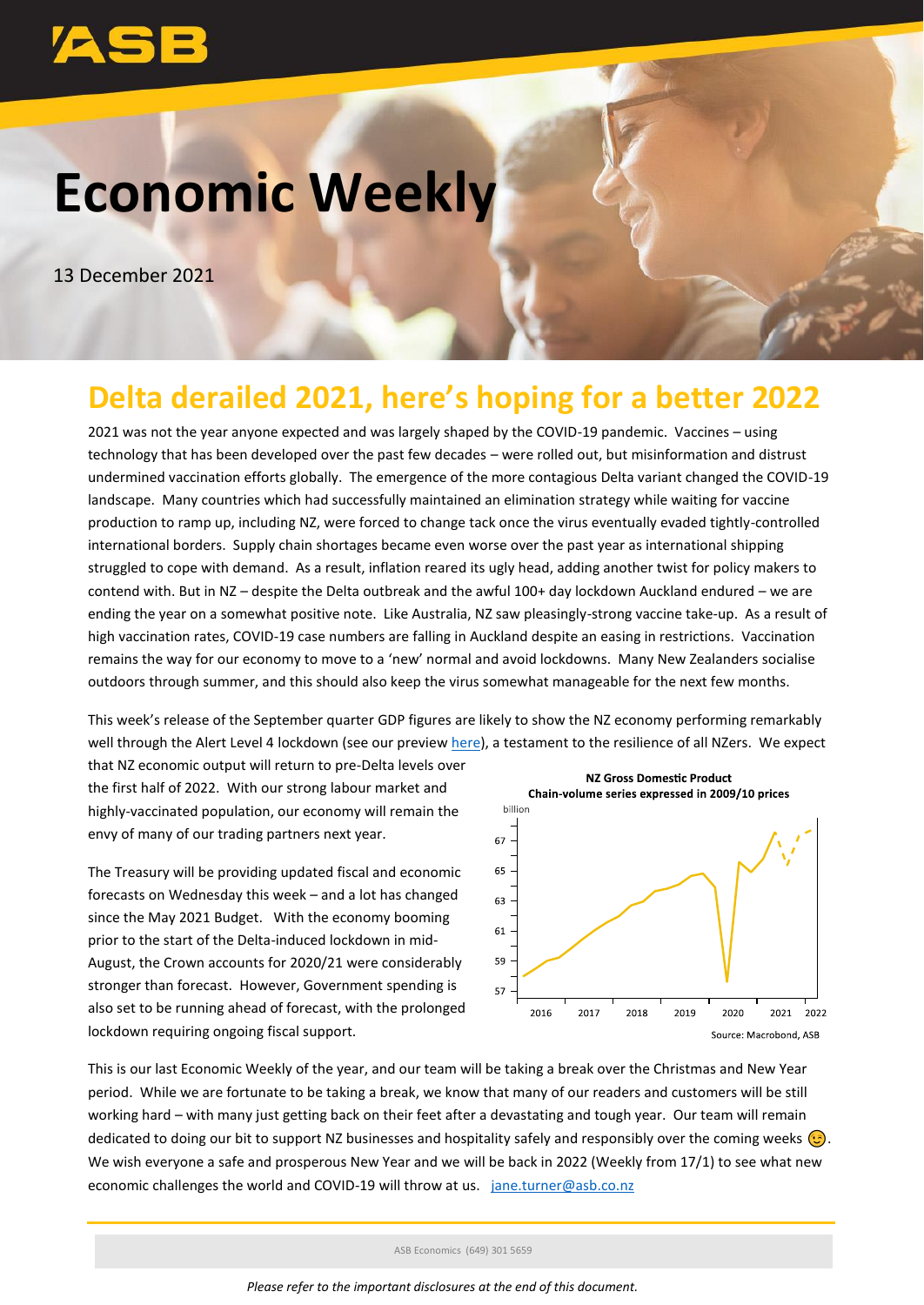#### **Foreign Exchange Market**

| <b>FX Rates</b> | Current* | Week ago | Month ago | Year ago | ST Bias          | Support <sup>^</sup> | Resistance <sup>^</sup> |
|-----------------|----------|----------|-----------|----------|------------------|----------------------|-------------------------|
| NZD/USD         | 0.6800   | 0.6754   | 0.7000    | 0.7107   | <b>FLAT/DOWN</b> | 0.6600               | 0.6900                  |
| NZD/AUD         | 0.9497   | 0.9618   | 0.9610    | 0.9391   | <b>FLAT/UP</b>   | 0.9400               | 0.9700                  |
| NZD/JPY         | 77.03    | 76.31    | 79.97     | 73.93    | <b>DOWN</b>      | 74.00                | 79.00                   |
| NZD/EUR         | 0.6012   | 0.5980   | 0.6119    | 0.5845   | <b>DOWN</b>      | 0.5800               | 0.6100                  |
| NZD/GBP         | 0.5137   | 0.5102   | 0.5240    | 0.5334   | <b>DOWN</b>      | 0.5000               | 0.5300                  |
| TWI             | 73.1     | 72.6     | 74.6      | 74.2     | <b>FLAT/DOWN</b> | N/A                  | N/A                     |

*^ Weekly support and resistance levels \* Current as at 10.20am today; week ago as at Monday 5pm*

#### **NZD Recap and Outlook**

Anxious global risk sentiment remained clearly the key driver of NZD direction last week, even as some measures of market risk aversion (like the VIX index) improved a little. The week saw a gradual dribble of preliminary data suggesting the Omicron variant may be less severe than feared. But, for now, the variant's emergence seems to be primarily functioning as a reminder to currency markets that the post-COVID world remains an uncertain place and there is plenty of scope for things to go wrong (let's face it, we are at risk of running out of letters in the Greek alphabet).

The upshot saw NZD/USD continuing to trundle along recent lows after its tumble the week prior, trading in a circa 0.6730-0.6830 range. NZD's flatness meant it diverged from its trans-Tasman peer, with the AUD gaining nearly a cent-and-a-half against the USD off the back of the RBA meeting as the Bank removed '2023' from its forward guidance on raising the cash rate.

That unspectacular NZD performance came even as the RBNZ came across the wires with a not-particularly-forceful attempt to talk up the kiwi, saying "a higher currency in the short term will actually help us achieve our objectives more quickly". That's notable given the low-inflation post-GFC landscape of the past decade, developed-world central banks have usually been keener to talk *down* their currencies in order to avert an undershoot of their inflation target and boost sluggish growth rates via a helping hand to the export sector. As if we needed any more reminding, overshooting inflation targets and overheating the economy are now the big risks, and the RBNZ would like to get an assist via lower import prices. Still, the RBNZ's comments seemed to boost NZD only marginally if it at all. Future pontifications will need to be quite a bit more forceful to move the dial.

This week, there's scope for a bit of event risk. Thursday morning NZT sees both the Federal Reserve hold its last meeting of the year *and* StatsNZ release NZ's GDP print for Q3. Unhelpfully for anyone trying to guess week-to-week movements in currency markets, those two events are pointing in opposite ways when it comes to interest rate differentials, and therefore NZD direction. On the one hand, there's a risk the Fed significantly quickens its pace of tapering, accompanied by the much-ballyhooed 'dot plot' showing members expect two rate hikes in 2022 (NZD negative). On the other hand, we expect the GDP result to show the NZ economy contracted much less than the current consensus view (NZD positive). In short, expect volatility, though we are inclined to think the Fed will have a bigger impact – the NZ rates market is already pretty richly priced, while there's more scope for the US rates market to adjust higher.

Beyond that week-to-week churn, we end our last FX update of the year otherwise repeating familiar themes on our currency view. NZD/USD remains vulnerable to periodic bouts of risk aversion in the near term, at least as long the Omicron picture is still taking shape. But the fundamentals remain in rude health (think high meat and dairy prices, those still-favourable interest rate differentials), and we expect NZD/USD to move higher over the next year. For NZD/AUD, both the shorter- and medium-term headwinds are skewed to the upside given the AUD's own sensitivity to negative COVID headlines and the risk a dovish RBA fails to meet present market expectations.

Enjoy the break everyone, stay safe out there and try to rest up. Who knows what 2022 will bring. [nathaniel.keall@asb.co.nz](mailto:nathaniel.keall@asb.co.nz)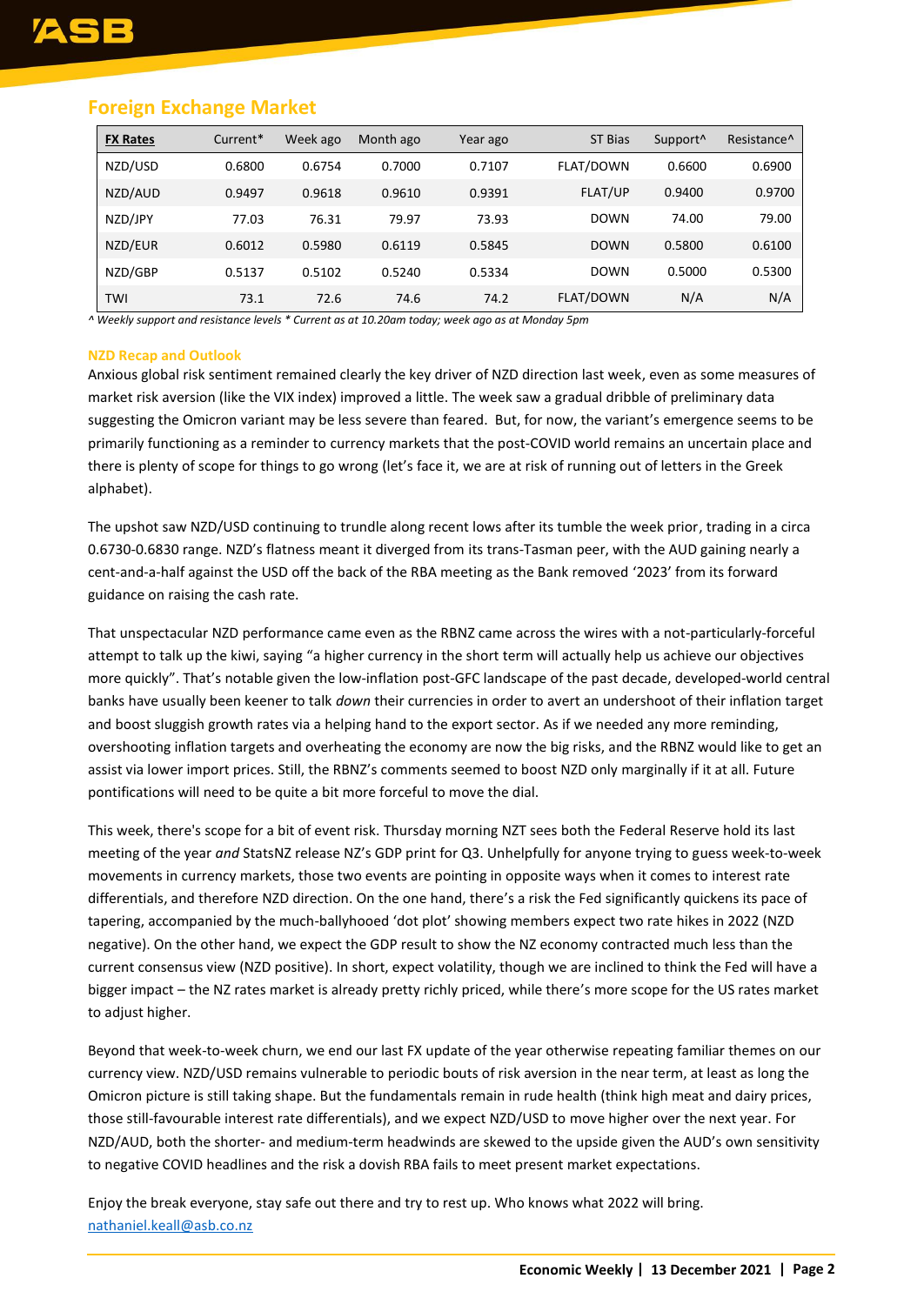#### **Interest Rate Market**

| <b>Wholesale interest rates</b> | Current | Week ago | Month ago | Year ago | <b>MT Bias</b> |
|---------------------------------|---------|----------|-----------|----------|----------------|
| Cash rate                       | 0.75    | 0.75     | 0.50      | 0.25     | UP             |
| 90-day bank bill                | 0.89    | 0.88     | 0.85      | 0.26     | UP             |
| 2-year swap                     | 2.22    | 2.23     | 2.31      | 0.26     | UP             |
| 5-year swap                     | 2.52    | 2.52     | 2.68      | 0.45     | UP             |
| 10-year swap                    | 2.56    | 2.53     | 2.72      | 0.91     | UP             |
| 10-year govt bond yield         | 2.41    | 2.29     | 2.61      | 0.88     | UP             |
| Curve Slope (2s10s swaps)       | 0.34    | 0.31     | 0.42      | 0.65     | <b>FLAT</b>    |

*\* Current as at 10.20am today; week ago as at Monday 5pm. Key UNCH = Broadly unchanged*

#### **Market recap**

Local yields have generally spent the last week trading in narrow ranges with modest changes relative to a week ago, with the curve a fraction steeper. NZ market pricing has barely budged, with little immediate reaction to strongerthan-expected indicators for Q3 NZ GDP or to resilient NZ November card spending data. No substantive changes in tone or policy direction were delivered from the RBA, with a shift to a state-contingent (rather than date-contingent) timeframe for starting rate hikes. Receding concerns that the Omicron outbreak would derail the global recovery helped push Treasury yields higher than a week ago, with a curve-steepening bias. Shifting expectations of Fed rate hikes have contributed to swings in short-term yields, with roughly 80bps of FOMC hikes priced in for 2022. US Treasury yields and breakeven inflation rates fell at the end of last week after US CPI came out in line with expectations inflation (headline 6.8% yoy, core 4.9% yoy); markets had been braced for higher numbers.

#### **Near-term interest rate outlook**

There are now roughly 32bps of RBNZ hikes priced in by February 2022, with the OCR approaching 2.25% by late 2022 and 2.85% by August 2023. This looks a tad high given our OCR view, but NZ yields should be well supported this week. The NZ economy appears to have weathered the Q3 lockdown much better than earlier thought, with ASB's Q3 GDP pick (-3.3% qoq) above the market consensus (-4.5% qoq) and RBNZ forecast (-7.0% qoq). REINZ data this morning showed NZ house prices continuing to forge ahead, but conditions are in place that should cool the housing market and household spending growth over 2022. Wednesday's December Half Year Economic and Fiscal Update (HYEFU) should show the NZ economy holding up well, and a scaled back pace of bond issuance that should dampen NZ bond yields. The Australian Mid-Year Economic and Fiscal Outlook (MYEFO) should also similar fiscal improvement, with a pared-back bond programme. There is likely to be little interest rate impact from local COVID-19 developments or announcements this week.

We still view more upside than downside risk to global yields given the unfolding post COVID-19 recovery and the risk of consumer price increases being more enduring. Major central bank meetings – the FOMC, BoE, ECB and the BoJ – could trigger more volatility despite no changes expected to policy interest rates. We expect the FOMC to signal it is edging closer to market expectations, including a faster taper of USD25bn per month from January and for the median dot plots to show the majority of members now expecting two rate hikes in 2022. Australian yields could nudge higher as our CBA colleagues expect a massive 250k gain in November employment, with the unemployment rate falling to 4.7%. This will be preceded by a speech by RBA Governor Lowe.

#### **Medium-term outlook**

We have pencilled in a steady sequence of 25bp hikes, with the OCR peaking at 2% by late 2022. The RBNZ will start to pare back its LSAP holdings from early 2022. Our CBA colleagues expect QE tapering from February 2022 (ending May 2022) and RBA rate hikes from November 2022 (1.25% endpoint). The US FOMC is now expected to have finished its QE tapering by April 2022, with rate hikes from June 2022 (2.5% by early 2024). Longer-term yields are expected to drift up and for the yield curve to remain flat, with risks of a more pronounced lift in yields[. mark.smith4@asb.co.nz](mailto:mark.smith4@asb.co.nz)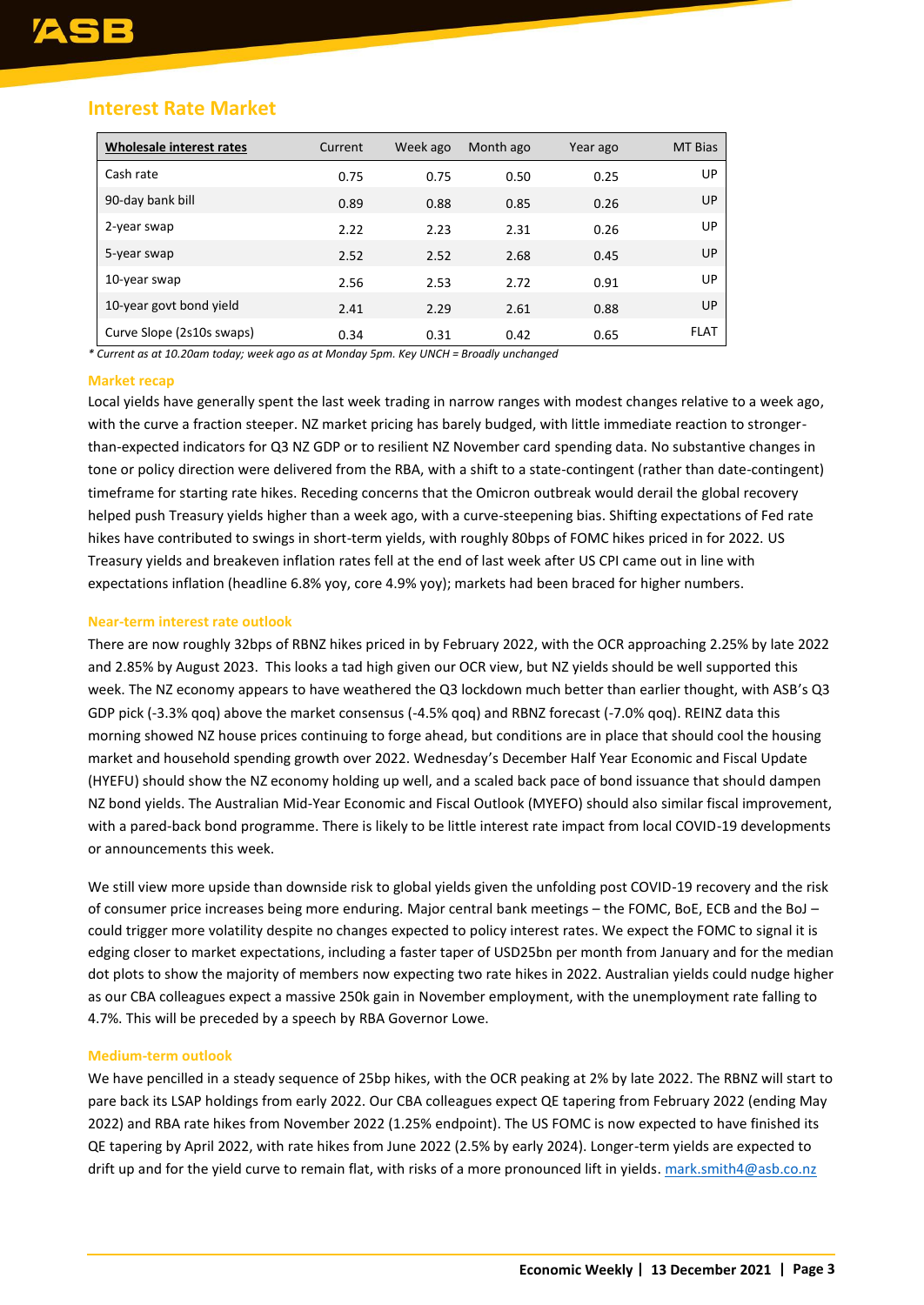#### **Domestic Events for the week ahead**

| Data                                      | Date  | Time               | Market | <b>ASB</b> |
|-------------------------------------------|-------|--------------------|--------|------------|
|                                           |       | (NZT)              |        |            |
| Half-year Economic & Fiscal Update        | 15/12 | 1:00 <sub>pm</sub> | -      |            |
| NZ GDP, Q3, % gog                         | 16/12 | 10:45am            | $-4.5$ | $-3.3$     |
| ANZ Business Outlook, Own Activity, net % | 17/12 | $1:00$ pm          | -      | -          |

A lot has happened since the May 2021 Budget. The Crown accounts for 20220/21 were considerably stronger than forecast, with the economy booming prior to the start of the Deltainduced lockdown in mid-August. COVID-19 now has a foothold in NZ, with more fiscal support resulting in higher than forecast government spending, but Crown revenues to October still comfortably outstripped Budget forecasts.

| <b>FISCAL PROJECTIONS - ASB HYEFU 2021 Estimates</b> |        |        |        |        |        |  |  |  |  |
|------------------------------------------------------|--------|--------|--------|--------|--------|--|--|--|--|
| June years                                           | 2021   | 2022   | 2023   | 2024   | 2025   |  |  |  |  |
| Total Crown OBEGAL (% GDP)                           |        |        |        |        |        |  |  |  |  |
| ASB HYEFU 2021 Estimate                              | $-1.3$ | $-5.0$ | $-1.8$ | $-0.7$ | 0.0    |  |  |  |  |
| Budget 2021                                          | $-4.5$ | $-5.3$ | $-2.6$ | $-1.4$ | $-0.6$ |  |  |  |  |
| Net core Crown debt (%GDP)                           |        |        |        |        |        |  |  |  |  |
| ASB HYEFU 2021 Estimate                              | 30.1   | 37.1   | 40.6   | 39.6   | 36.8   |  |  |  |  |
| Budget 2021                                          | 39.7   | 49.1   | 52.6   | 50.7   | 46.9   |  |  |  |  |
| Bond Tender Programme (\$bn)                         |        |        |        |        |        |  |  |  |  |
| ASB HYEFU 2021 Estimate                              | 45.0   | 27.5   | 25.0   | 25.0   | 20.0   |  |  |  |  |
| Budaet 2021                                          | 45.0   | 30.0   | 30.0   | 30.0   | 25.0   |  |  |  |  |

**Updated fiscal forecasts by the Treasury on Wednesday's Half Year Update** are expected to show a narrowing profile of fiscal deficits beyond 2021/22 and the potential return to surplus. We envisage net core Crown Debt will fall well below 40% of GDP by 2024/25, with a modest scaling back in gross bond issuance relative to the Budget forecasts. Also supporting a stronger profile for residual cash and net public debt will be that the RBNZ has ceased its LSAP programme, with the Funding for Lending Programme not utilised as much as had been expected (currently around \$6.2bn versus up to roughly \$30bn). A key message from the HYEFU will be the need for ongoing fiscal policy support given the uncertain outlook, with only a mildly restrictive fiscal stance signalled beyond 2021/22. This should help keep the economy afloat.

We forecast that **Q3 GDP** contracted 3.3% due to the Delta community outbreak, as data released over recent weeks have been consistently stronger than expected and point to a much smaller contraction than experienced in the previous Alert Level 4 lockdown. Our forecast 3.3% decline compares with the previous Alert Level 4 lockdown which drove an 11.2% decline in GDP over the first half of 2020. Our earlier forecast for Q3 GDP was for a decline of 7-8% over the quarter, in line with the RBNZ's November MPS expectation of a 7% contraction. Ultimately, it is not the size of the fall, but how quickly the NZ economy recovers to pre-Delta levels that will matter to policymakers and that information won't be known until early next year. Uncertainty remains elevated around quarterly GDP releases, and this quarter is further muddied by historical revisions which StatsNZ incorporates annually, which have at times materially changed the starting point estimate of the level of GDP.

**The ANZ Business Outlook** Survey's full results for December are released on Friday 17th December: there was no preliminary release this month. The full November month results of the ANZ monthly business confidence survey showed business confidence was starting to slip, although remained at high levels. Inflation indicators remain at extremely high levels.



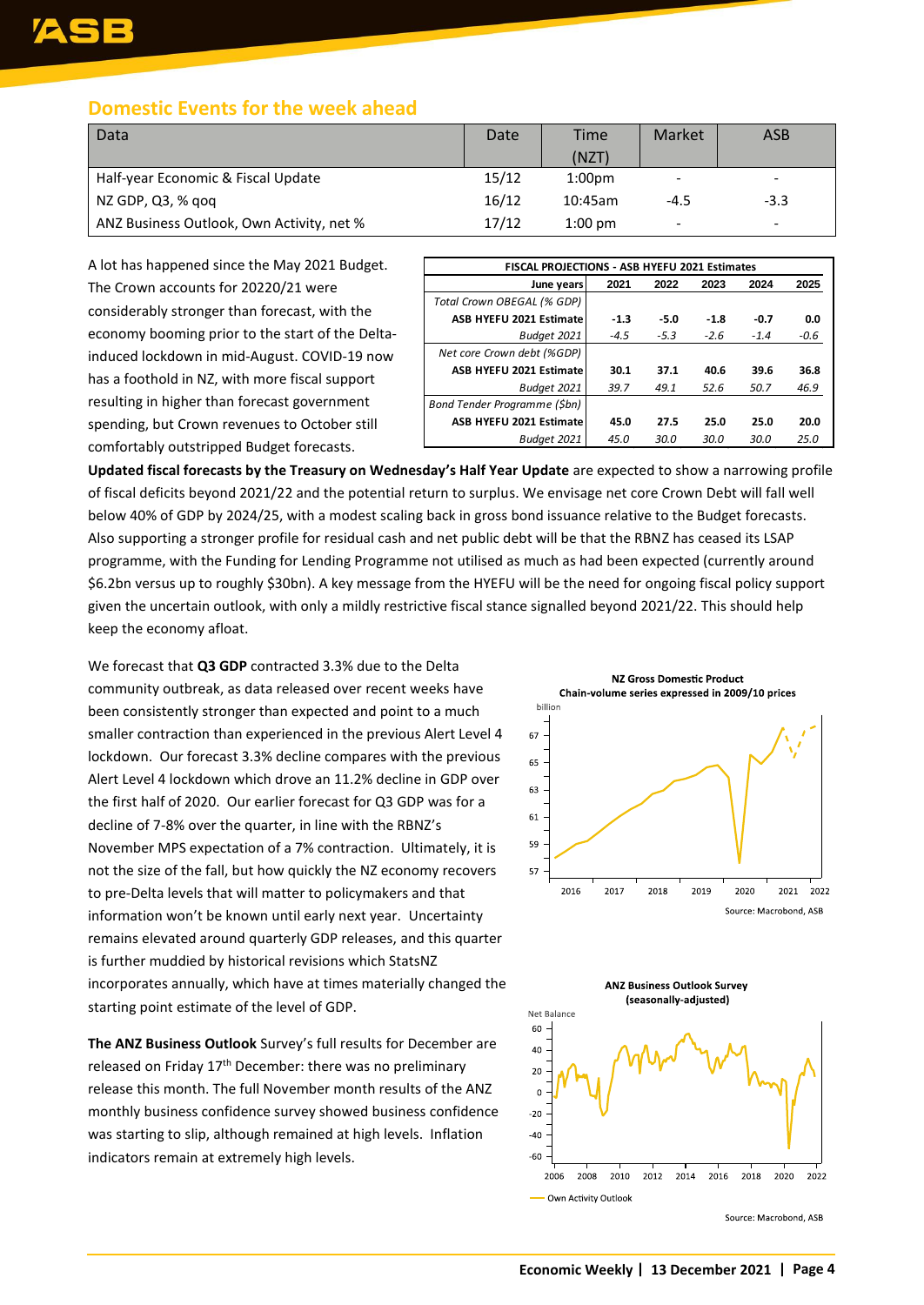#### **Major International Events for the week ahead**

| Data                                                                       | Date  | Time              | <b>ASB</b>        |
|----------------------------------------------------------------------------|-------|-------------------|-------------------|
|                                                                            |       | (NZT)             |                   |
| AU NAB Business Confidence, Nov                                            | 14/12 | $1:30$ pm         |                   |
| UK Unemployment Rate, Oct                                                  | 14/12 | $8:00 \text{ pm}$ |                   |
| AU Westpac Consumer Confidence, Dec                                        | 15/12 | 12:3 0pm          |                   |
| CH, Nov, Industrial Prod., Retail Sales, Fixed asset growth ex Rural, %/yr | 15/12 | $3:00 \text{ pm}$ | 4.0, 4.5, 5.6     |
| UK CPI Inflation, Nov                                                      | 15/12 | $8:00 \text{ pm}$ |                   |
| Canada CPI Inflation, Nov, headline, core, % yoy                           | 16/12 | $2:30$ am         | 4.9, 2.7          |
| US Retail Sales, Nov, % mom                                                | 16/12 | $2:30$ am         | 0.8%              |
| Federal Reserve Fed Funds Rate,                                            | 16/12 | $8:00$ am         | unchanged         |
| RBA Governor Lowe speaks                                                   | 16/12 | 12:30 pm          |                   |
| AU Labour Market Data, Nov, Job Growth, Unemployment, Participation        | 16/12 | $1:30 \text{ pm}$ | 250k, 4.7%, 65.5% |
| AU Mid-Year Economic & Fiscal Outlook, Underlying Cash Deficit 21/22       | 16/12 |                   | \$76bn            |
| Bank of England, Policy Rate, %                                            | 17/12 | $1:00$ am         | unchanged         |
| European Central Bank Meeting, policy rate                                 | 17/12 | $1:45$ am         | unchanged         |
| US Industrial Production, Nov, % mom                                       | 17/12 | $3:15$ am         | 0.8               |
| UK Retail Sales, Nov                                                       | 17/12 | $8:00 \text{ pm}$ |                   |

*\* Forecasts and commentary originally published by CBA Global Markets Research Friday 10th December*

**Aussie business conditions and confidence** rose in October as lockdowns ended in NSW and Victoria. The re-opening momentum gathered pace in November, with our high-frequency CBA card spending data indicating a sharp bounceback in spending to around the pre-lockdown pace. The survey also asks businesses about pricing pressures they are facing, which will be important in gauging the current inflationary pulse ahead of the Q4 CPI print to be released in late January next year.

**Aussie consumer sentiment** lifted in November as the survey picked up the positive effects of the NSW and Victoria re-opening. Consumers have increased spending rapidly since restrictions were lifted and indicators of labour demand are strong, which will be supportive for consumer sentiment. But sentiment may be weighed down by news and uncertainty around the new Omicron strain of the coronavirus.

The **RBA Governor will deliver a keynote speech** to the CPA Australia Riverina Business Conference in Wagga Wagga. Although the speech title has not been released yet, we expect the speech to touch on monetary policy and possibly provide an update on where the RBA sees the economy heading into next year.

The reference period of the November **Aussie labour force survey** spans 31 October to 13 November. With NSW, Victoria and the ACT all having reopened by that point, we expect a massive lift in employment to have occurred. We estimate that employment rose by 250k, the unemployment rate fell by 4.7% and the labour force participation rate rose to 65.5%. Indicators of labour demand have been strong, with job ads at very high levels. Job vacancies are also elevated and we expect the labour market to tighten from here.

Since the 2021/22 Budget was handed down on 11 May the **Australian** economy has gone through another large negative shock from the Delta-induced lockdowns. But we expect the **Mid-Year Economic and Fiscal Outlook (MYEFO)** to show an improvement in the fiscal position relative to what was forecast in the Budget. Much stronger revenue, particularly on the corporate tax front, underpins the improvement.

We expect **Chinese growth momentum** to rebound in November. Industrial production growth may lift to 4.0%/yr following notable improvement in the production PMI sub-index. Retail sales growth might ease to 4.5%/yr in November. COVID restrictions and falling car sales weighed on consumption. We expect falling real estate investment to drag year-to-date growth in fixed asset investment down to 5.6%/yr.

A rapid rebound in energy and shelter costs has pushed **Canadian inflation** well above the Bank of Canada's (BoC)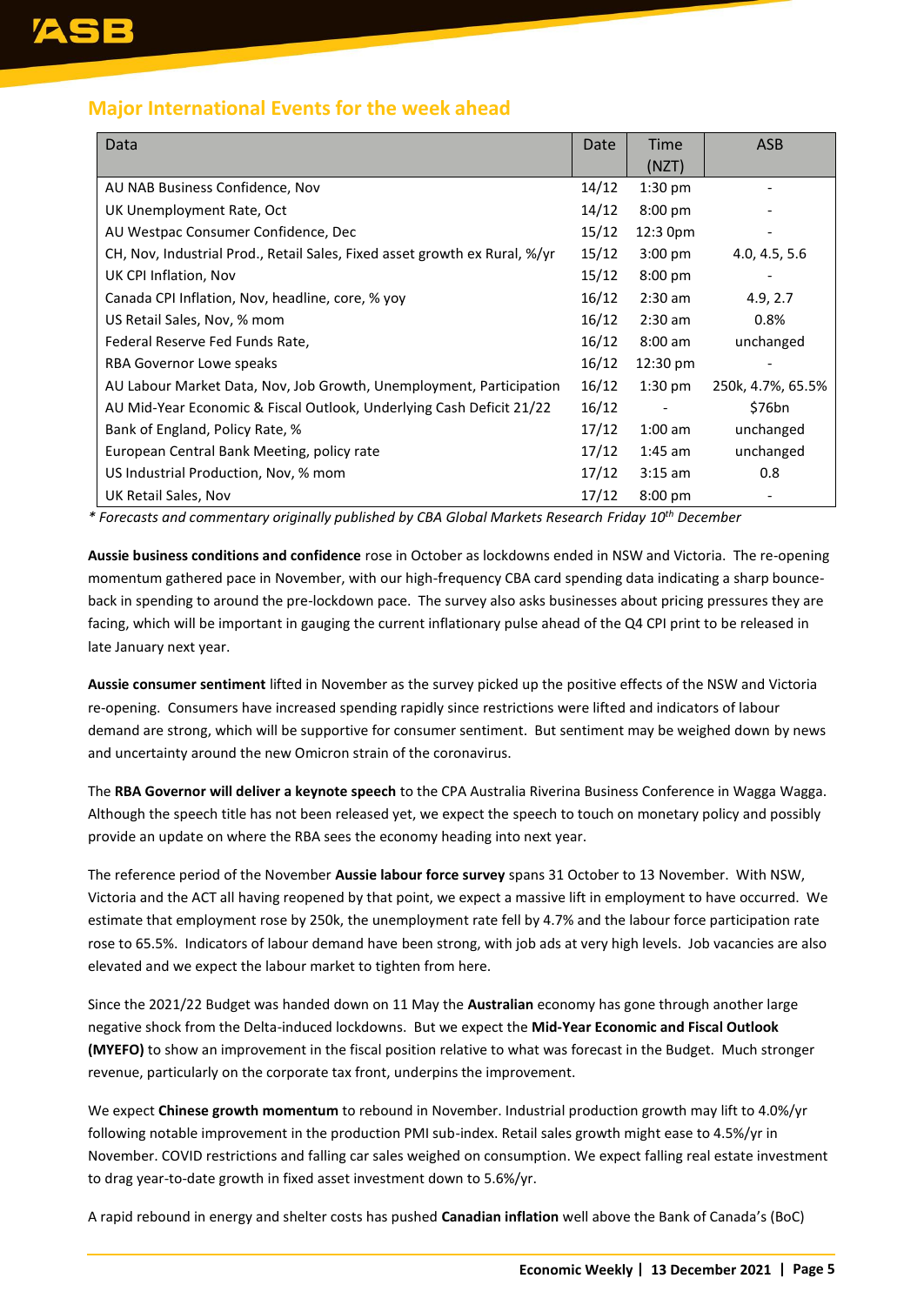## ASE

2%/yr target in the past few months. Ongoing supply disruptions and intense labour shortages suggest inflation can lift further. Indeed, the BoC no longer describes these factors pushing up prices as temporary. We expect headline CPI inflation to print at 4.9%/yr in November. We also expect the average of the three measures of core inflation preferred by the BoC to remain elevated at 2.7%/yr.

**The UK unemployment rate** dipped to 4.3% in September. The decline in the unemployment rate is tracking better than the BoE's projection of 4.4% over Q3 but remains above where it was in Q4 2019 (3.8%). Record high job vacancies suggests labour market slack will continue to diminish at an encouraging pace. The BoE projects the unemployment rate to print closer to 4.5% over Q4.

**UK headline CPI** quickened to annual pace of 4.2% in October, the most since November 2011. The BoE projects inflation to reach 4.5% in November (primarily reflecting higher energy and other goods prices) and peak at around 5% in April 2022.

The money market has slashed the probability of a 15bps **Bank of England (BoE) December policy rate hike** because of the potential for a negative growth shock from Omicron. Our base case remains for the BoE to begin normalising the policy rate in February 2022. Following the November BoE meeting, a majority of MPC members said they prefer waiting for additional information on near-term developments in the labour market, before deciding when a tightening in monetary policy might be warranted.

**UK retail sales** volumes were 5.8% higher in October than their pre pandemic February 2020 levels. High-frequency card spending data and consumer confidence point to a further pick-up in retail sales activity.

The **European Central Bank (ECB) is widely expected to keep key policy interest rates steady**. Attention will be on the outlook for the ECB's Asset Purchase Programme (APP) once the pandemic emergency purchase programme (PEPP) is scheduled to stop end March 2022. We expect the ECB to continue with APP well into 2023 and a higher monthly pace of purchase (currently €20bn/month) cannot be ruled out.

We expect another robust lift in **US retail sales in November**. Pent-up demand, easing COVID-19 infections and high consumer savings are all strong tailwinds for retail spending. At the same time, high consumer inflation is also propping up retail volumes. So far, there has been little sign of a pull-back in consumption in the face of high inflation. However, there is a risk that high inflation could cool consumption in 2022.

We expect the **Federal Reserve to leave the Fed Funds rate unchanged**. However, following Fed Chair Powell's hawkish pivot we expect the Fed will announce a faster taper of \$US25bn/mth from January. That would be consistent with the Fed's tapering ending in April 2022. The risk is an even faster taper of \$30/bn given high and widespread underlying inflation. We also expect the median 'dot plot' will show the majority of members now expect two rates hikes in 2022. In September, roughly half of the FOMC members expected one rate hike in 2022. As a result, we also expect the median dot plot will show a higher Fed Funds rate by the end of 2024 of at least 2% (up from 1.8% in September).

We expect **US industrial production** rose by 0.8%/mth in November. Reports of easing chip shortages likely underpinned another lift in motor vehicle and parts production. At the same time, the already-released ISM Manufacturing index showed robust demand was supporting factory production.